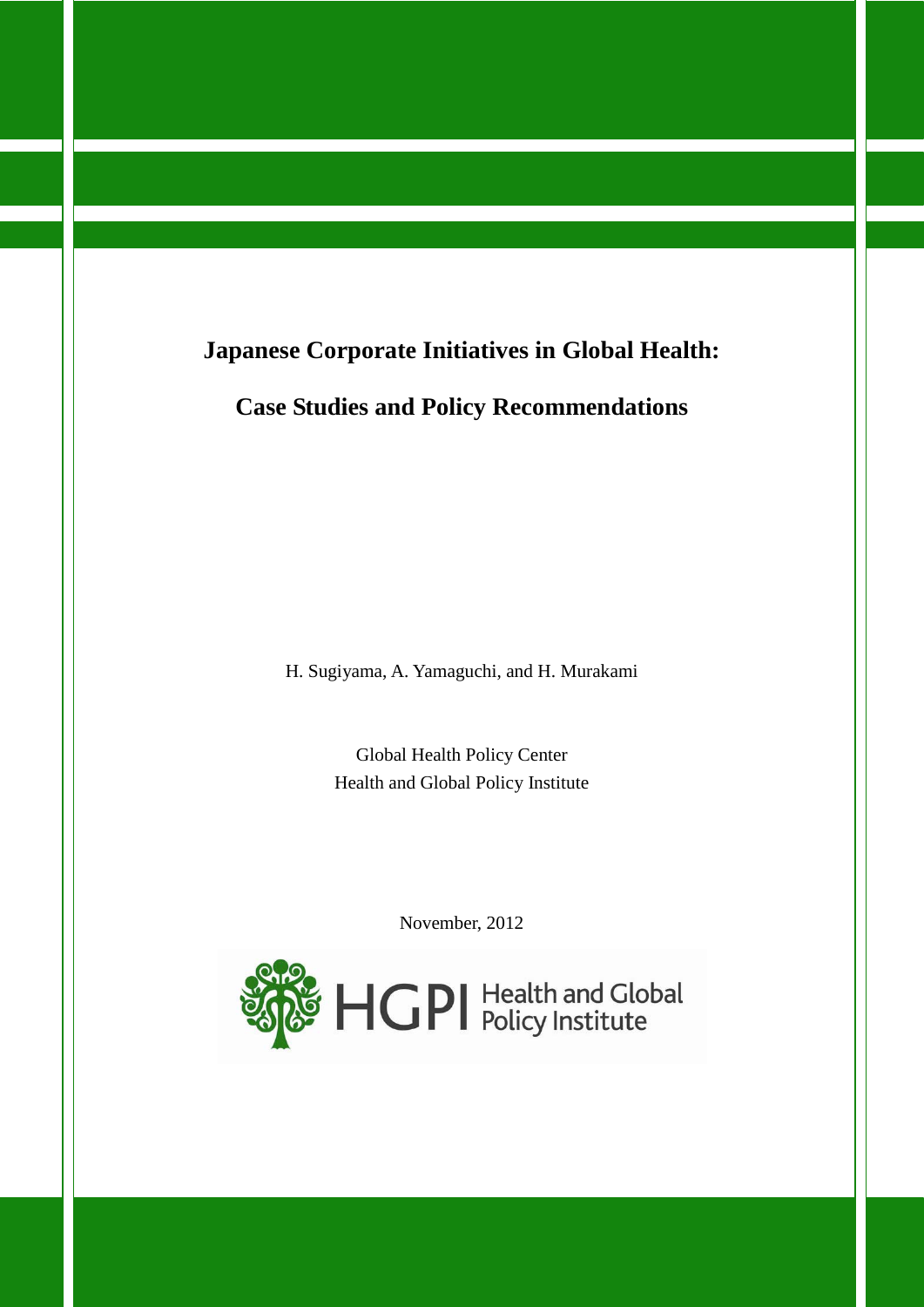### **About Health and Global Policy Institute**

Since its establishment in 2004, the Health and Global Policy Institute (HGPI) has actively worked as an independent think tank for citizen-centered health policy. It has done this though an unprecedented mobilization of diverse stakeholders and the establishment of forums for the discussion of new social policies. Based on respect for diverse values and a belief in acting as responsible members of the global society, HGPI offers new ideas and values to impact society from a global viewpoint; the aim is to be a driving force toward a more sustainable and prosperous society. HGPI does not represent the views of any specific organization or political party. It conducts research and analysis involving stakeholders from diverse fields to provide creative and achievable solutions and policy options to the public, based on the guiding principles of independence and a broad perspective focused on the future.

### **About Global Health Policy Center**

Commencing with the Global Health Summit in Tokyo in 2008, and then in Rome in 2009, the Global Health Policy Center brought together influential leaders from diverse fields to discuss key issues concerning the G8 countries' responsibilities in tackling global health issues and achieving the United Nations Millennium Development Goals. In order to foster more robust and effective measures on global health by G8/G20 countries, the Center expanded its activities in cooperation with overseas think tanks, forming the G8 Plus Global Health Think Tank Coalition with the Royal Institute of International Affairs (Chatham House) in the UK and the Center for Strategic & International Studies (CSIS) in the US. In 2010, it hosted a joint conference in London, titled "What is Next for the G20? Investing in Health and Development." With the aim of promoting participation by a wider range of players in the global health field, in 2011 the Center also co-hosted the Global Health Forum in Tokyo, together with UNITAID and the School of International Health/Global Health Sciences at the University of Tokyo. The Center also holds an annual training program to develop human resources in the field of international health.

Health and Global Policy Institute 1-11-28 Nagatacho, Chiyoda-ku Tokyo 100-0014 Japan [www.hgpi.org](http://www.hgpi.org/)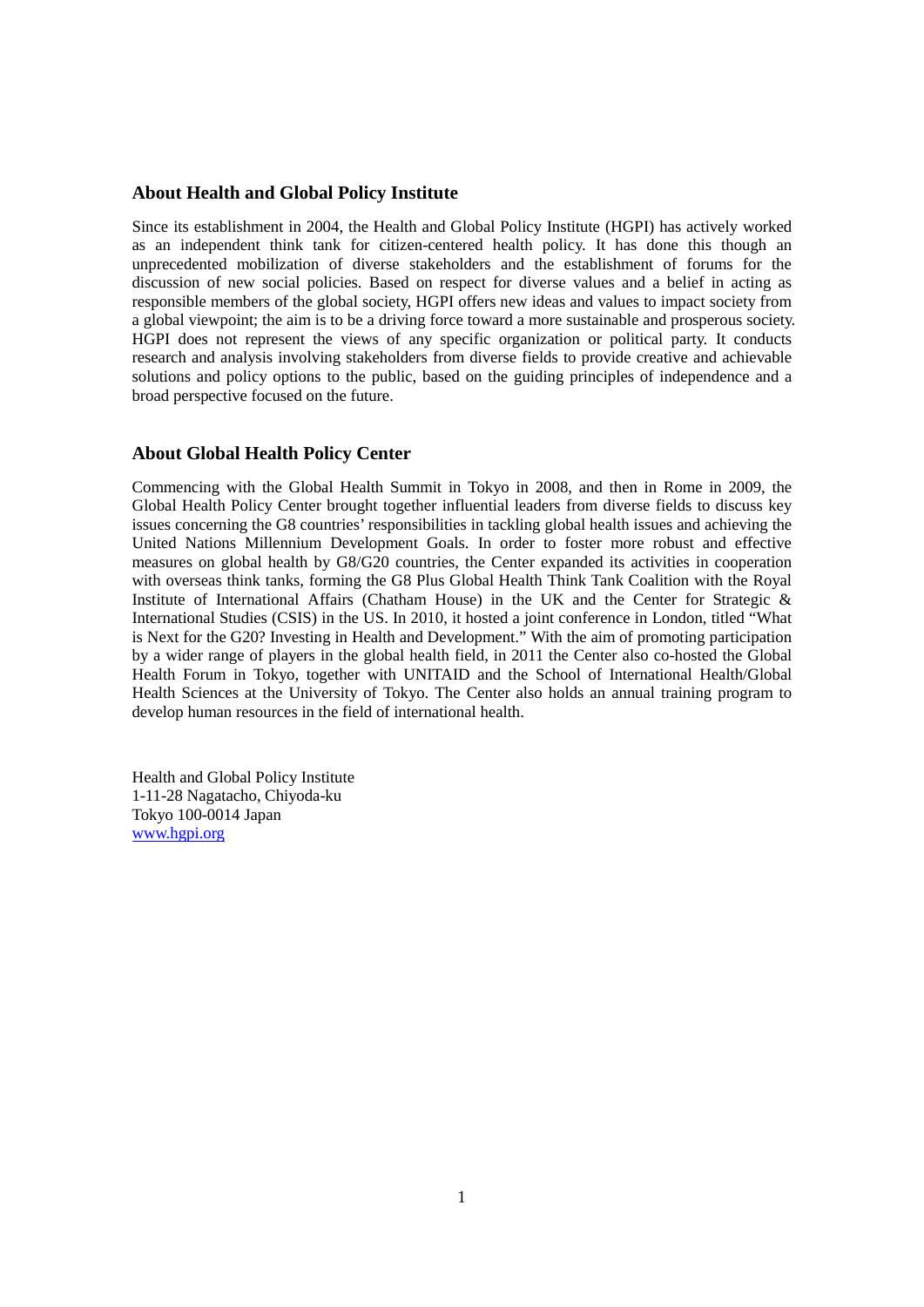# **Japanese Corporate Initiatives in Global Health: Case Studies and Policy Recommendations**

# **Table of Contents**

| <b>CORPORATE INITIATIVES IN THE FIELD OF GLOBAL HEALTH4</b> |                                                                              |  |  |
|-------------------------------------------------------------|------------------------------------------------------------------------------|--|--|
| 2.1                                                         |                                                                              |  |  |
| $2.2^{\circ}$                                               |                                                                              |  |  |
| 2.3                                                         | Stand-Alone Business in Developing Countries (Sumitomo Chemical)  8          |  |  |
|                                                             |                                                                              |  |  |
|                                                             | 2.5 Making Private Investors Players in Global Health (Daiwa Securities)  13 |  |  |
|                                                             |                                                                              |  |  |
|                                                             |                                                                              |  |  |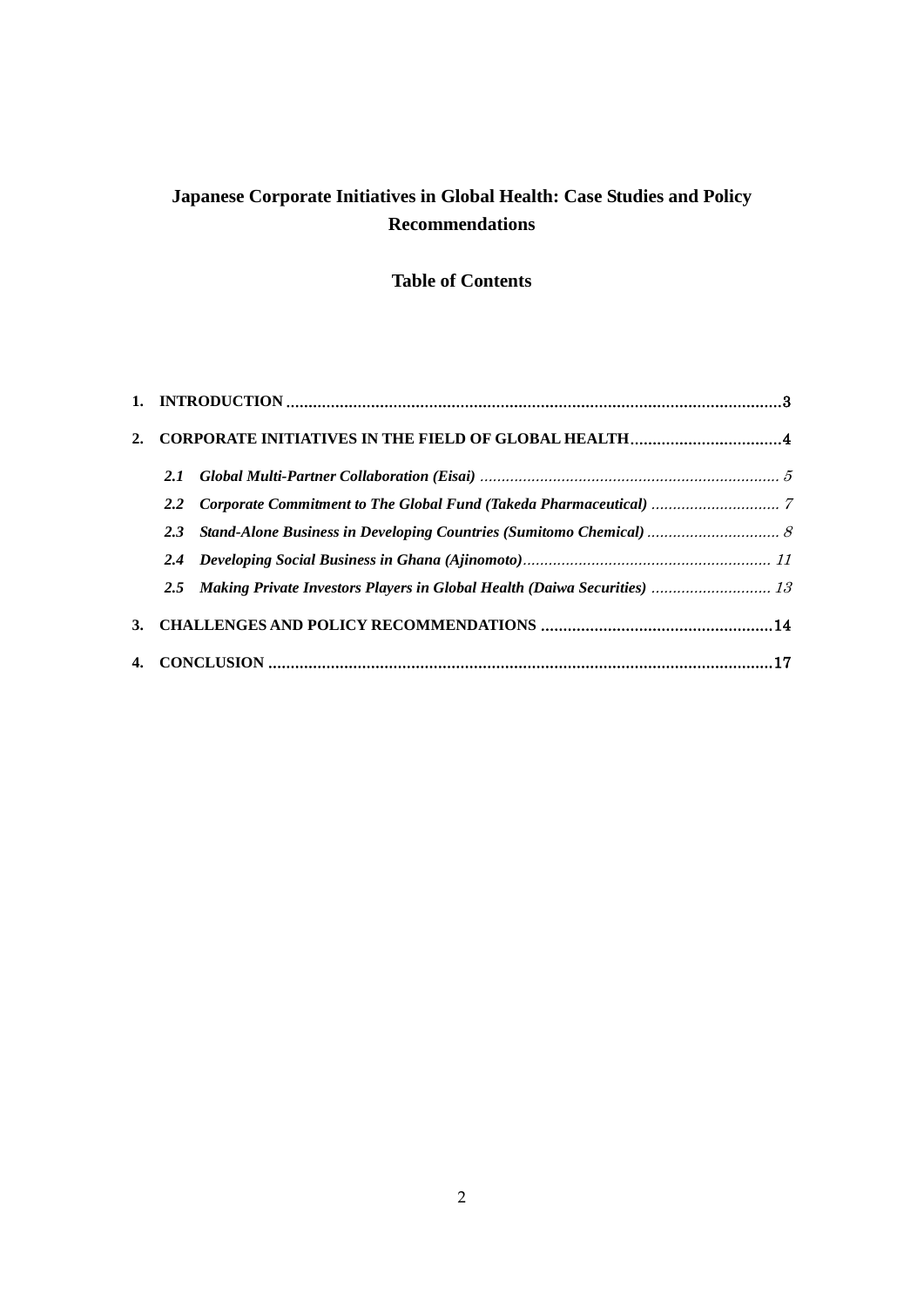## **1. Introduction**

<span id="page-3-0"></span>Just two years remain to the deadline for achieving the UN Millennium Development Goals (MDGs), and with progress slowing on those goals related to health (MDG4: reducing child mortality, MDG5: improving maternal health, MDG6: combatting HIV/AIDS, malaria and other diseases), enhanced international effort is needed in the field of global health.

According to a survey conducted by the Government of Japan's Cabinet Office, many Japanese citizens recognize the importance of providing "support in the field of health" through international cooperation<sup>[1](#page-0-0)</sup>. The reality, however, is that the proportion of Japan's Official Development Assistance (ODA) allocated to the health sector is a mere 2%, far lower than the average among OECD countries of  $10\%$ <sup>[2](#page-3-1)</sup>. Clearly, there exists in Japan a significant "gap" between the public consciousness and the actual value of the assistance extended by the country, and with Japan's national debt now exceeding 200% of GDP, it is difficult to foresee any future increase in ODA. Amid such deteriorating fiscal circumstances, therefore, initiatives taken in the field of global health by Japan's private sector have great significance as one potential solution for reducing this "gap".

In recent years, a growing number of Japanese firms, having come to recognize the importance of addressing global issues as a key element of global corporate strategy in terms of raising brand awareness in markets with long-term growth potential, including developing countries, have begun to implement global initiatives beyond the concept of corporate social responsibility (CSR). Global health is no exception, with many companies making long-term investments in drug development for developing countries, or targeting expansion into developing countries as a Base of the Pyramid (BoP) business model.

The expansion of business activity in the global health field can also provide significant support for developing countries in terms of boosting economic independence and sustainability through creation of local jobs and other contributions to local economies. Among the BoP business activities instigated as assistance projects by the Japan International Cooperation Agency (JICA) and the Ministry of Economy, Trade and Industry (METI) since 2009, several are in the global health field, and while there are as yet few successful models, this is one area the Japanese government is actively supporting. Targeting small and medium-sized enterprises in order to mitigate the initial business risk taken on by the companies, rather than supporting larger corporations as has been the practice until now, will enable financial assistance to go further in boosting business activity in the global health field.

While the Japanese government is thus becoming increasingly active in its attempts to strengthen public-private partnerships, many large Japanese corporations have moved ahead with their own

<span id="page-3-1"></span>

<span id="page-3-2"></span><sup>&</sup>lt;sup>1</sup> Cabinet Office, Government Public Relations Office, 2010.<br><sup>2</sup> According to the OECD Development Assistance Committee, calculated on the basis of the amounts (commitments) contained in agreements concluded between donor countries and recipient countries.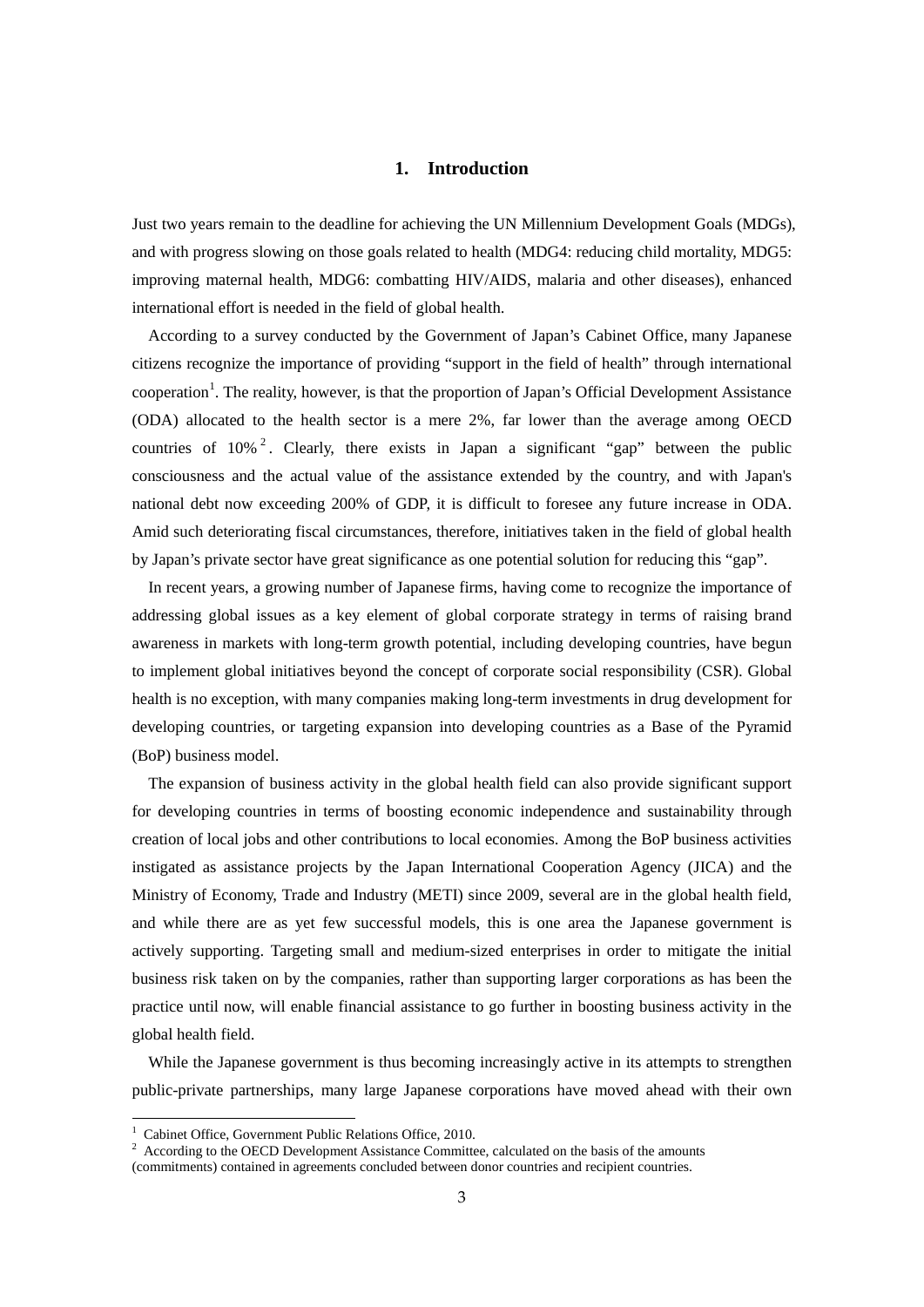initiatives with a view to the global marketplace. From the following summaries of various new initiatives, frameworks, and partnerships undertaken by these companies, many of the specific issues facing Japan and Japanese enterprises can be identified for important further consideration.

#### **2. Corporate Initiatives in the Field of Global Health**

<span id="page-4-0"></span>With Japanese ODA declining, independent efforts by Japan's private sector through actual development of business, rather than merely through the framework of CSR, have had a significant impact in the field of global health, and also carry important implications as a means for Japan more effectively to show its presence in the field of global health. Moreover, through realization of greater synergy between the efforts of Japanese corporations and those of the Japanese government, an even more significant contribution could be made by Japan to address global health issues.

For larger corporations, there are numerous opportunities to participate in international frameworks such as the Global Compact<sup>[3](#page-3-2)</sup> and send representatives to attend international conferences, and in this way gain an early grasp of global trends, challenges, and needs. Recognition is growing among Japan's major "global" corporations of both the need for and long-term benefits of incorporating a greater emphasis on global expansion and deployment into corporate strategy. Moreover, with corporations emphasizing cost performance and able to utilize expertise in such areas as marketing strategy, projects can be implemented more flexibly and efficiently than government-backed assistance in developing countries. In addition, with corporations creating local employment as they seek to ensure the sustainability of their business expansion, such efforts not only provide assistance but also promote the economic independence and self-reliance of developing countries. Further, initiatives such as the development and sale of financial products as a means of involving private investors as new players in contributing to global health illustrate the growing diversity of ideas, industries, products, and partnerships being led by the private sector in this field.

This report takes up five specific initiatives undertaken by Japanese corporations in the field of global health, presenting a summary of each initiative, the various issues that emerged, and proposals to address them.

<span id="page-4-1"></span> $3$  Proposed by UN Secretary-General Kofi Annan, and launched in 2000, the UN Global Compact is a voluntary corporate responsibility initiative providing a practical framework for companies to take leadership, act responsibly, and provide solutions to help advance sustainable business models and markets for the benefit of economies and societies around the world.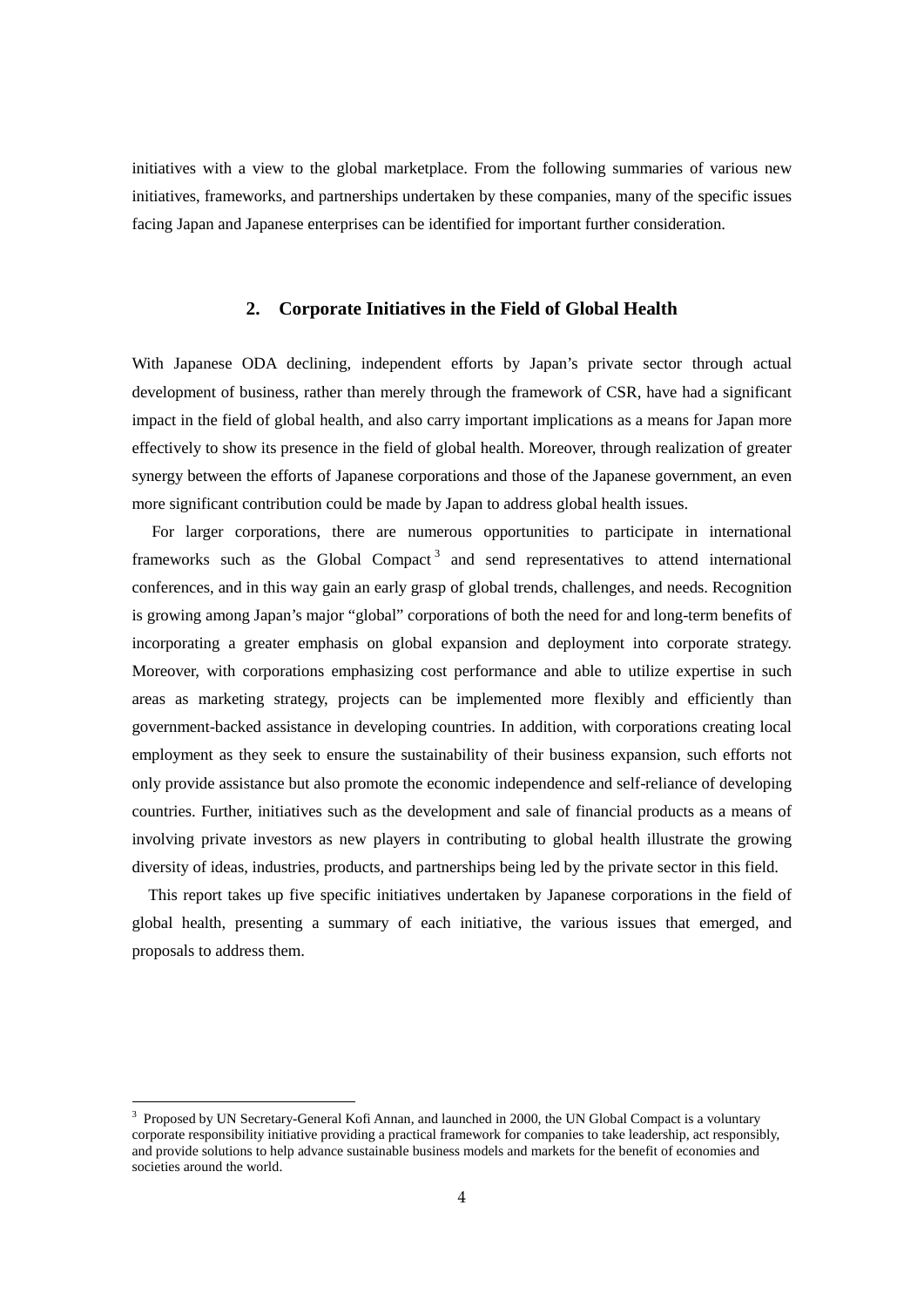#### **2.1 Global Multi-Partner Collaboration (Eisai)**

<span id="page-5-0"></span>Among Japanese companies, Eisai Co., Ltd. (hereinafter, Eisai) has been among the most active in the field of global health independent of the Japanese government. Regarding developing countries as potential future new markets, and from the perspective of long-term business investment rather than traditional CSR, Eisai has collaborated with other pharmaceutical firms and the Bill & Melinda Gates Foundation (hereinafter, Gates Foundation) to invest in development and production of drugs to treat lymphatic filariasis and provide them free of charge to WHO.

In November 2010, Eisai announced that, over a six year period from 2012 to 2017, it would provide free of charge to WHO 2.2 billion tablets of diethylcarbamazine (DEC), manufactured at Eisai's own factory in India and with a value of approximately JPY3.5 billion, to be used to eliminate the parasitic disease lymphatic filariasis in endemic countries.<sup>[4](#page-4-1)</sup> Then, in January 2012, Eisai joined the largest international public-private partnership to date to control Neglected Tropical Diseases<sup>[5](#page-5-1)</sup> as the only Japanese signatory to the London Declaration, a coordinated effort to eliminate 10 NTDs by 2020.<sup>[6](#page-5-2)</sup> In support of the London Declaration, Eisai will extend until 2020 its support for WHO in supplying DEC tablets free of charge once in-house production commences in 2013, as well as committing to provide 120 million DEC tablets to WHO free of charge in collaboration with Sanofi and the Gates Foundation to ensure a stable of supply of DEC until 2013. This project to bridge the supply of DEC represents an unprecedented industry model, with two pharmaceutical firms forming a partnership with the Gates Foundation. Incidentally, while the U.S. Agency for International Development (USAID) and the U.K.'s Department for International Development (DFID) announced major investments of funds in this effort, the Japanese government did not participate.

Since Eisai was not previously engaged in the manufacture of DEC, how did the company arrive at the decision to commence in-house production and provide the drug free of charge? Eisai president Haruo Naito, in traveling frequently to Geneva and discussing issues closely with WHO representatives during his time as president of the IFPMA<sup>[7](#page-5-3)</sup>, came to recognize both the importance of DEC as one of three drugs used in the treatment of lymphatic filariasis, and also the critical current lack of DEC supply.<sup>[8](#page-5-4)</sup> Aware that providing a stable supply of high-quality DEC would represent a huge step in efforts to control this disease, and as an R&D-based pharmaceutical firm

<sup>4</sup> *Yakuji Nippo* article, November 19, 2010. "Eisai to manufacture and supply lymphatic filariasis medicine free of charge – sufficient for 300 million people over 6 years". http://www.yakuji.co.jp/entry21230.html (accessed 8/2012)<br>
<sup>5</sup> The WHO list of NTDs includes the following: Buruli ulcer, Chagas disease (American trypanosomiasis),

<span id="page-5-5"></span><span id="page-5-1"></span>Cysticercosis, Dengue/Severe dengue, Dracunculiasis (guinea-worm disease), Echinococcosis, Fascioliasis, Human African trypanosomiasis, Leishmaniasis, Leprosy, Lymphatic filariasis, Onchocerciasis, Rabies, Schistosomiasis, Soil

<span id="page-5-2"></span><sup>&</sup>lt;sup>6</sup> See Eisai news release, January 30, 2012. http://www.eisai.co.jp/news/news201206.html (accessed 8/2012)<br><sup>7</sup> International Federation of Pharmaceutical Manufacturers & Associations. Eisai President Haruo Naito served a

<span id="page-5-4"></span><span id="page-5-3"></span>the first ever Japanese IFPMA President from November 2009 to November 2010.

The other two drugs are manufactured in sufficient quantities by Merck and GlaxoSmithKline.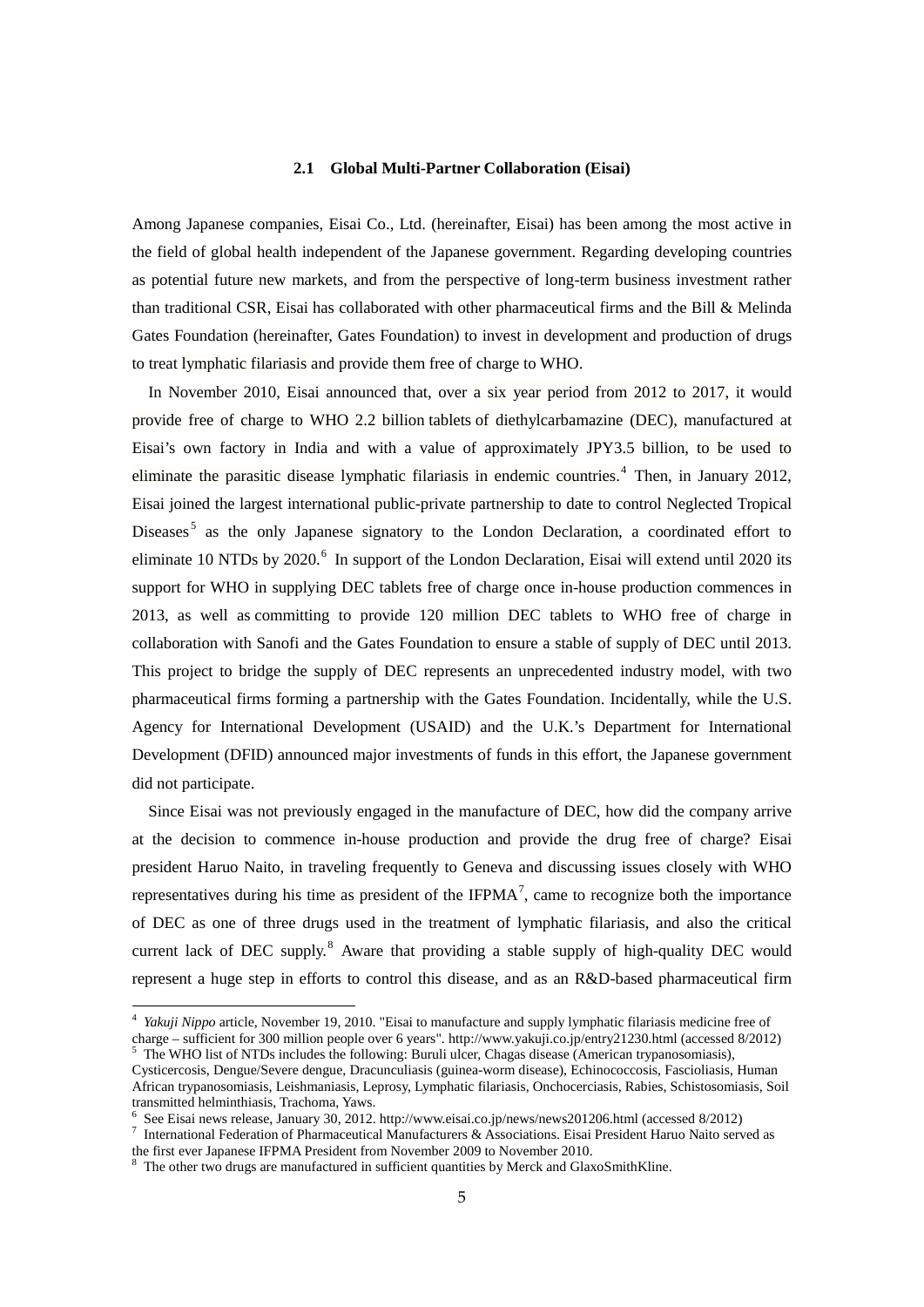capable of doing so, Eisai made a management decision to establish a process for in-house production of DEC at its own factory in Vizag, India, and provide it to WHO as a price "zero" Eisai product.

This decision to work towards drug development and improved access for developing countries was consistent with Eisai's corporate philosophy of "human health care" (*hhc*)<sup>[9](#page-5-5)</sup>. At the same time, rather than representing a mere CSR activity, the decisions to invest in development of in-house production capacity for DEC and to provide it free of charge were also made as long-term investments in the company's sustainable growth in anticipation of future market growth in developing countries.

In the London Declaration, Eisai also made a commitment to developing new drugs for Chagas disease. This is to be realized using a Product Development Partnership (PDP) mechanism, a model for international cooperation in the development of new drugs.<sup>[10](#page-6-0)</sup>

Since the development of new drugs for developing countries is, in realistic terms, a low priority for private, for-profit pharmaceutical companies to seek to conduct alone, it needs to be undertaken collaboratively while taking advantage of the different strengths of the public and private sectors. The PDP model of cooperation is one example of this. Funded by agencies such as the Gates Foundation, PDPs emerged around 15 years ago as a partnership model providing a framework for the private sector to unite as investment partners with international organizations, charities, and the governments of both developed and developing countries to advance the development of new drugs and vaccines. To illustrate the efficiency of this model, it has been estimated that a pharmaceutical firm conducting R&D independently may develop two new drugs within a twenty-year period, whereas 15 new drugs have been developed through PDPs in the past 15 years.

While the international counterparts of Japan's Ministry of Foreign Affairs (MOFA), such as USAID and DFID, have become investment partners in this PDP framework, Japan has not made any public investment. This is largely due to the fact that, since there are no real precedents in Japan of R&D projects aimed at assisting developing countries, the problem of divided ministerial jurisdiction over budgets has been a decisive negative factor, with MOFA responsible for projects relating to developing countries but the Ministry of Health, Labour and Welfare (MHLW) controlling the R&D budget. This factor may also go some way towards explaining the Japanese government's absence from the aforementioned London Declaration. Certainly, with flexibility a prerequisite for successful participation in global-scale projects, the rigidity of the Japanese government's organizational and decision-making structure poses definite problems.

<sup>&</sup>lt;sup>9</sup> Eisai: "We demonstrate our obligation to society, by identifying with the health care 'participants', developing a response to their needs, verifying the social benefits of this response, and finally, making this response available to

<span id="page-6-1"></span><span id="page-6-0"></span> $10$  Eisai, in conjunction with the Drugs for Neglected Disease initiative (DNDi), a non-profit independent foundation promoting PDP for drug R&D, developed a treatment for Chagas disease combining an anti-fungal agent developed in-house and a vaccine adjuvant (immune-enhancing agent).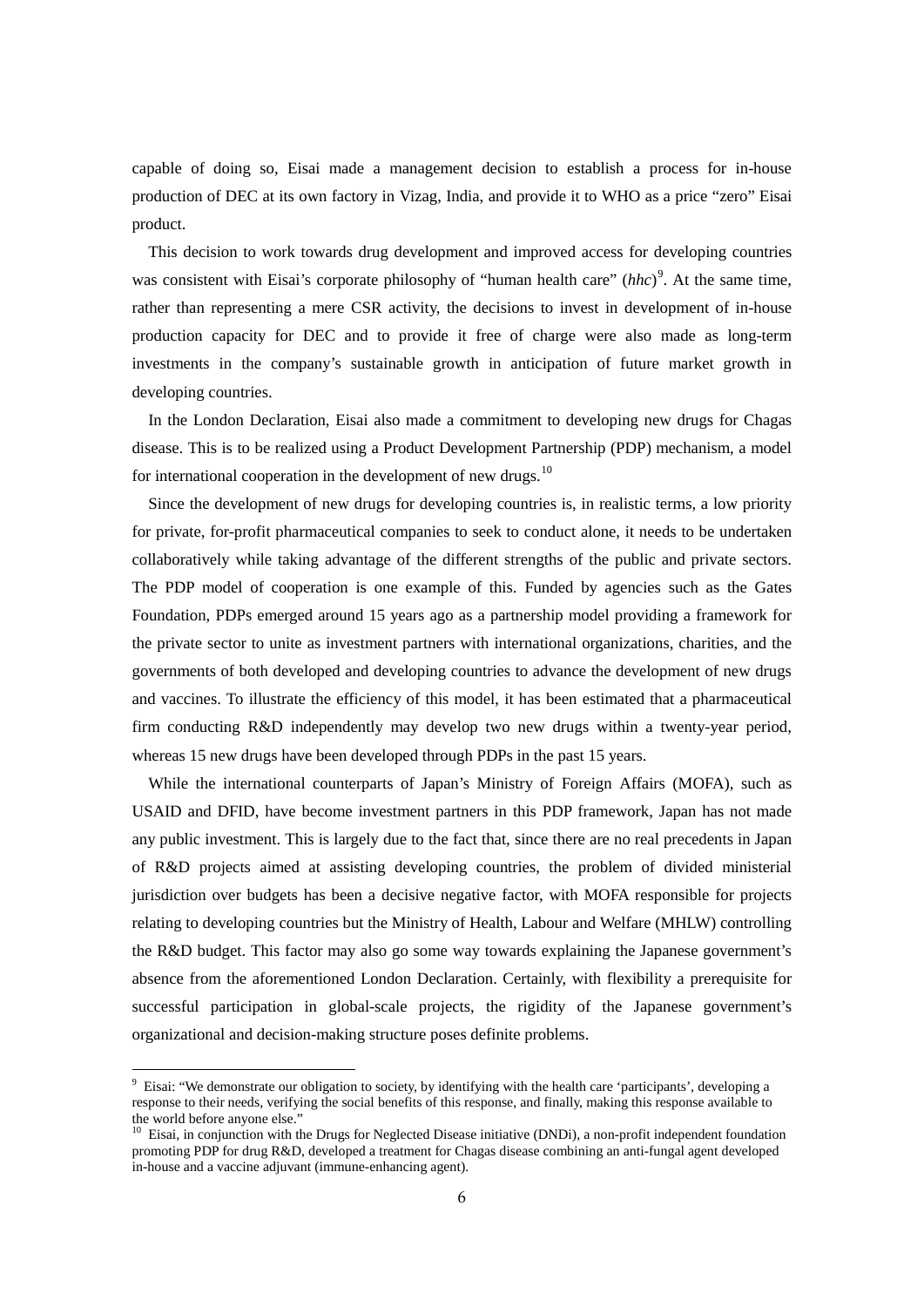#### **2.2 Corporate Commitment to The Global Fund (Takeda Pharmaceutical)**

<span id="page-7-0"></span>From a CSR viewpoint, Takeda Pharmaceutical Company Limited (hereinafter, Takeda) has taken a distinctive approach to funding international institutions and non-profit organizations in the field of global health. In March 2010, Takeda, in cooperation with The Global Fund to Fight AIDS, Tuberculosis and Malaria (hereinafter, Global Fund) launched the "Takeda Initiative"<sup>[11](#page-6-1)</sup> to promote and strengthen the development of healthcare-related human resources in Africa. Over a ten-year period from 2010 to 2019, Takeda will donate JPY100 million annually to the Global Fund, following energy giant Chevron Corporation in 2008 as only the second private corporation to extend such large-scale funding to the Global Fund. Moreover, at the G20 Business Summit<sup>[12](#page-7-1)</sup> held in Seoul in November 2010, mining multinational Anglo American followed Takeda's lead in making a commitment to contribute USD1 million annually to the Global Fund over a three-year period. Thus, the concept of funding for the Global Fund has expanded from a narrowly defined image of "the governments of developed countries and major foundations such as the Gates Foundation", to a much broader vision in which the private sector plays a significant role.

The background to the Takeda Initiative was Takeda's management plan to achieve sustainable growth by advancing into emerging markets, including in developing countries, to become a world-class pharmaceutical company. To realize this vision, it also became necessary for the company to address international challenges in its field at an appropriate level for a truly "global" enterprise, and for Takeda this meant greater engagement with global health and healthcare issues. Thus, with the MDGs calling for a stronger response from pharmaceutical companies to the three major infectious diseases, the idea of becoming a corporate partner to the Global Fund was seen as a practical and effective approach.

Takeda has been praised as a Global Fund partner not only from a "performance" aspect in tackling the challenge of the three major infectious diseases, but also with regard to "accountability" through conducting rigorous external audits. This is consistent with the company's corporate philosophy of "Takeda-ism", which centers on the "pledge to act with integrity at all times". It is also important to point out that, since Takeda is not engaged in the production or sale of drugs related to the three major infectious diseases, the company's contribution to the Global Fund avoided any potential conflict of interest.

Since the Global Fund operates as a financial instrument as opposed to an implementing agency, donations are not used to launch new projects but rather to support the broad range of programs financed by the Global Fund's resources. However, consideration is given to a donor's specific interest in a particular region or field, and funds can thus be targeted for countries or programs with

<sup>&</sup>lt;sup>11</sup> See Takeda Pharmaceutical Company News Release, March 18, 2010.

<span id="page-7-2"></span>http://www.takeda.co.jp/press/article\_36014.html (accessed 8/2012)

<span id="page-7-1"></span><sup>&</sup>lt;sup>12</sup> G20 Business Summit Working Group XII, 2010.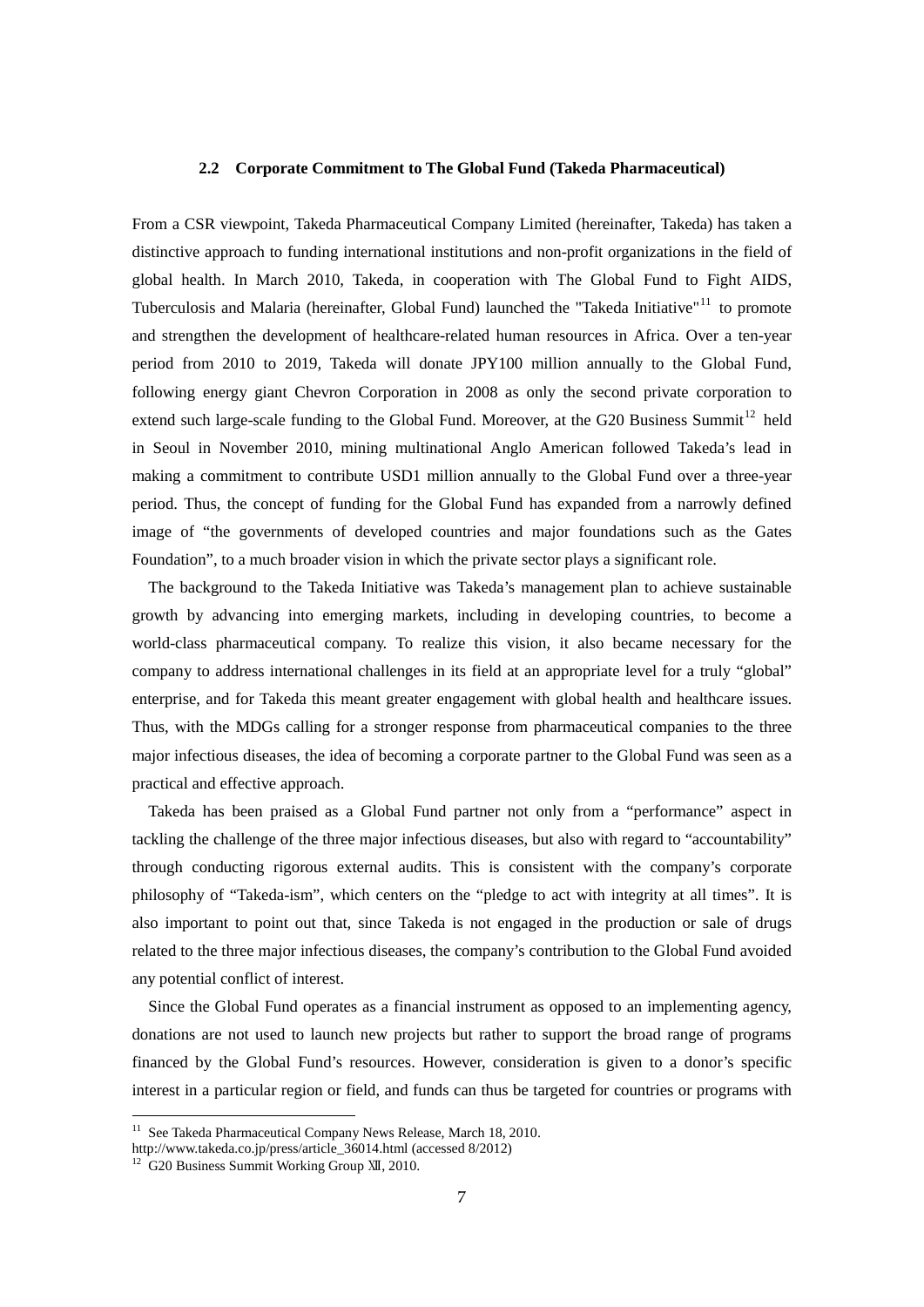proven track records. Moreover, further study and research by donors is facilitated through the provision of detailed activity reports relating to specific projects in a particular country or field and opportunities for dialogue with local stakeholders. At present, Takeda's contributions to the Global Fund provide support for projects in three African countries, namely,

- ① National Insecticide Treated Nets Implementation Plan (NATNETS) for malaria prevention in Tanzania,
- ② Scaling-up of comprehensive HIV/AIDS treatment, care and support in Nigeria, and
- ③ Reinforcing tuberculosis control in Senegal.

The overall objective is the strengthening of health systems and the capacity of health care workers. With Takeda this year marking 231 years since its own foundation, there is an understanding among management from its own long involvement in the lives of people that "nothing is more important than people". Thus, it was a relatively straightforward matter to gain support from within the company for a major ten-year "investment in people" to develop healthcare personnel.

Prior to the Takeda Initiative, in March 2009 Takeda became a participant in the United Nations Global Compact, and from July that year partnered with Plan Japan, an international NGO, to establish the Takeda-Plan Healthcare Access Program. With the aim of improving and maintaining the health of children in developing countries, this program provides funding for measures in Thailand, The Philippines, China, and Indonesia. Thus, with the launch of the Takeda Initiative in March 2010, Takeda was also promoting further accumulation of experience and know-how through a variety of global-level CSR activities. Furthermore, in January 2011, Takeda announced its participation in the UN Global Compact LEAD<sup>13</sup>. Through engaging with the diverse global CSR community, Takeda is able both to grasp the reality of global social issues and also to respond to those issues by developing measures and supporting solutions, either independently or in cooperation with other global players. In this way, Takeda has proactively positioned itself as a participant in the global decision-making framework, making policy recommendations and taking leadership without necessarily waiting for others to take action, and thereby displaying both the attitude and approach needed to develop a company on a global scale.

#### **2.3 Stand-Alone Business in Developing Countries (Sumitomo Chemical)**

<span id="page-8-1"></span><span id="page-8-0"></span>Sumitomo Chemical Co., Ltd. (hereinafter, Sumitomo Chemical) has been endorsed by WHO for its efforts to eradicate malaria through its long-lasting insecticidal mosquito net, Olyset Net. Indeed, the operation to manufacture and sell Olyset Net is often cited as a model case of business in

<sup>&</sup>lt;sup>13</sup> An initiative within the Global Compact to provide a framework for addressing the various challenges facing human society through efforts to achieve higher levels of corporate sustainability performance.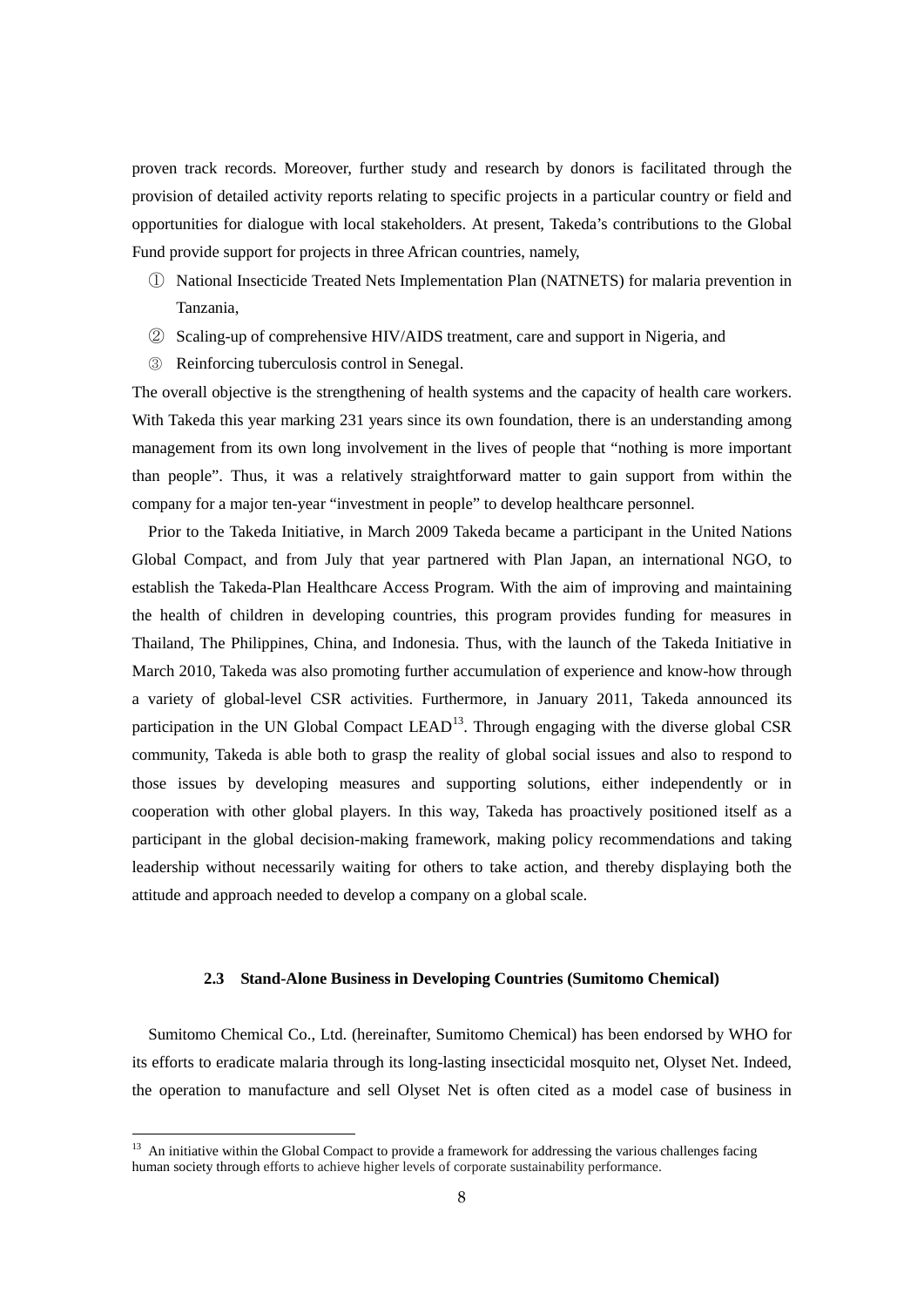developing countries. Sumitomo Chemical has a relatively long history of interacting with international organizations including WHO, and with MDG6 (preventing the spread of HIV/AIDS, malaria, and other diseases) providing additional momentum, the Olyset Net business has been expanded by leveraging support both from public sources, such as ODA, and from the Global Fund and elsewhere. At present, the Olyset Net business is in the process of evolving from an operation expanded in large part through public support into a stand-alone revenue-generating business.

Sumitomo Chemical developed the Olyset Net by incorporating insecticide into the actual fibers of the net, using innovative fiber technology that is almost impossible to tear. Since the insecticide is contained within the mesh fibers, Olyset Nets never need treatment and are essentially wash-proof. Thus, Sumitomo Chemical's technology produced a bed net guaranteed to last at least five years.

As one aspect of its measures against malaria for the period 1995-2000, WHO had announced that insecticide impregnated bed nets were more effective as a measure against malaria than simple bed nets, and in 2001, after a rigorous testing procedure, Olyset Net became the first Long-Lasting Insecticide Net to be recommended by WHO. In 2008, WHO called for the scaling up of anti-malarial efforts to achieve universal coverage, announcing plans to expand distribution of mosquito nets beyond infants and pregnant women, as previously targeted, and provide one long-lasting mosquito net for every two residents in areas with a high risk of infection. As a result, 350 million mosquito nets were required worldwide, and Sumitomo Chemical immediately expanded Olyset Net production.

Since October 2008, the Olyset Net business has been a stand-alone operation within Sumitomo Chemical, one of 18 such divisions within the company. In terms of scale, the division now accounts for 1% of Sumitomo Chemical's total sales. In 2008, with WHO launching its drive for "universal coverage" and large amounts of international public funding, centered on the Global Fund, flowing towards malaria eradication efforts, Sumitomo Chemical saw the increased feasibility of the Olyset Net operation eventually becoming a self-supporting business.

From launch until around 2011, the aim of the Olyset Net business was to establish the product in Africa from a manufacturing base in Asia, and Sumitomo Chemical achieved this goal with the help of global public funds. At present, approximately 70% of the Olyset Net operation is covered by public assistance such as grant aid. Of the rest, 25% is covered by revenue from consumer purchases in developing countries part subsidized by the government of the country or some other agency, while 5% is revenue from purchases made entirely at the consumer's own expense. Since the Lehman Shock, the challenge has been in how to sustain the Olyset Net business in the midst of a general decrease in public funding by shifting away from reliance on public funds and towards revenue from full purchases by consumers. Eventually, Sumitomo Chemical aims to extend the Olyset Net product line and ultimately, with increased consumer understanding leading to people purchasing the Olyset Net at their own expense, to end all reliance on public funds.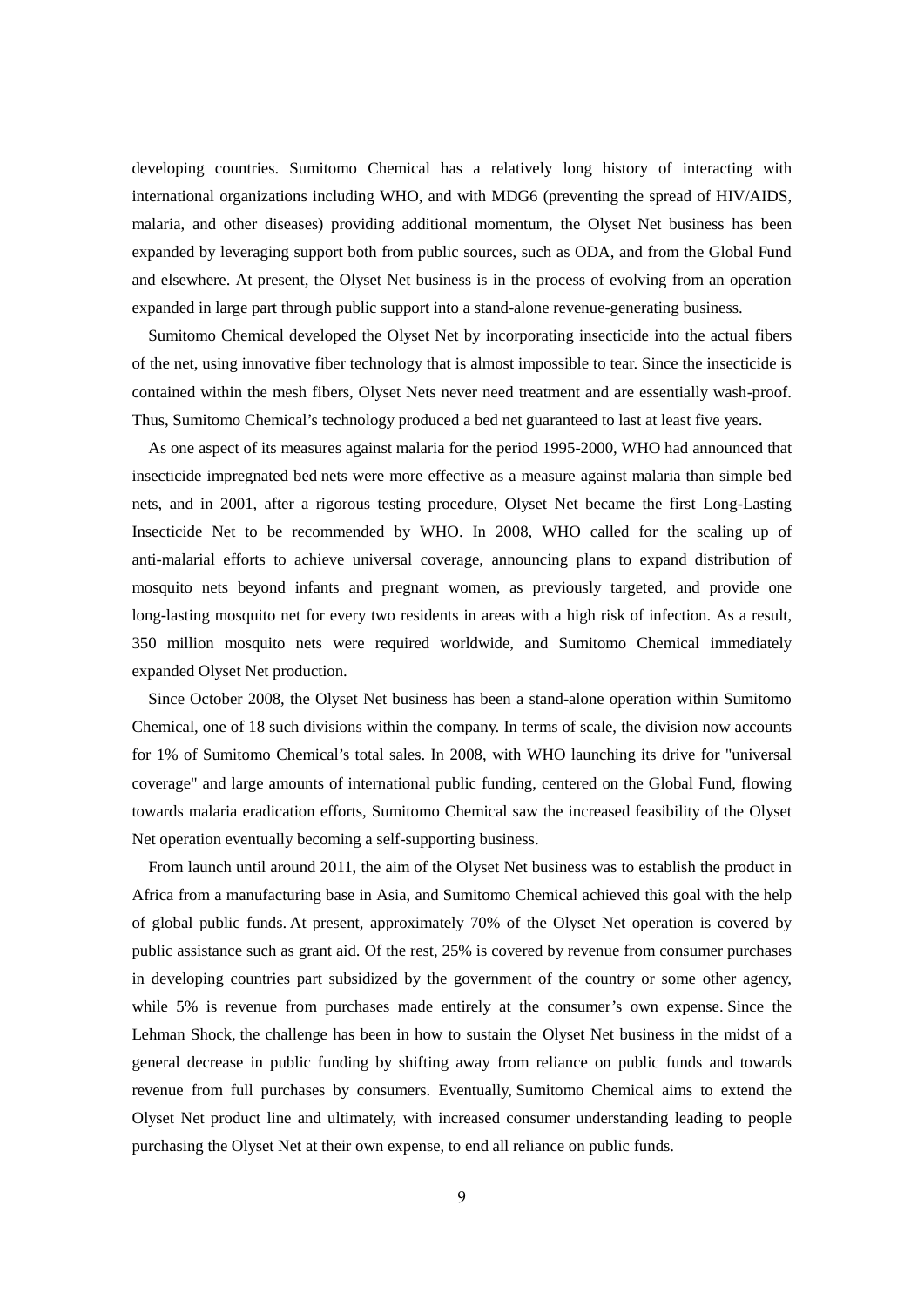There has been close interaction between Sumitomo Chemical and WHO since the company's "Smichion" insecticide received WHO approval in the 1970s. Personal relationships with key people within WHO were gradually established, and through these channels a match was made between the "need" to control the problem of malaria in developing countries and the "seed" of Sumitomo Chemical's know-how as a means to achieve this. Moreover, Sumitomo Chemical has fostered connections not only with WHO, but also with the UN, Global Fund, Roll Back Malaria<sup>14</sup>, and the Gates Foundation through involvement in various operations, including for the Olyset Net, and has formulated strategies around consideration of when and how to act and who to collaborate with at global events such as G8 Summits, Davos Meetings, and TICAD. In addition, Sumitomo Chemical announced its participation in the Global Compact in 2005, and since 2011 has been a member of the Global Compact LEAD. The motivation for this focused effort has been the belief that, by participating in the global framework of international organizations and conferences, the company can gain its own grasp of global trends and both extend its network and expand its business activity. At the same time as approaching its business activity from a global perspective, by adhering to its business principle that "Sumitomo's business interest must always be in harmony with public interest", it was a natural step for company management to approve the application of the company's know-how and technology to socially beneficial yet hardly profitable business such as vector control. Thus, the company was able to enter into the steady, long-term development of the Olyset Net without any immediate prospect of profitability.

In 2003, Sumitomo Chemical granted free use of the manufacturing technology for Olyset Net to mosquito net maker, A to Z Textile Mills Limited of Tanzania, and in 2007 established Vector Health International (VHI) as a joint venture with A to Z. In addition, through the VHI joint venture, an institute<sup>[15](#page-10-0)</sup> was founded in July 2012 to perform development, analysis, and efficacy evaluation of agricultural products to develop land in Tanzania that was originally savanna, as well as various products in the field of vector control. In this way, beginning with development of the Olyset Net, Sumitomo Chemical has thus far created employment for around 7,000 people in Tanzania and is now involved in local capacity building.

Backed by the global movement for the eradication of malaria, Sumitomo Chemical has continued to expand its Olyset Net operation. This endeavor was triggered by the company's participation in the global framework of international organizations and conferences, and to date Sumitomo Chemical has succeeded in extending the operation beyond the traditional concept of CSR through

<sup>&</sup>lt;sup>14</sup> The Roll Back Malaria Partnership was launched in 1998 by WHO, UNICEF, UNDP and the World Bank, in an effort to provide a coordinated global response to the disease, setting numerical targets to reduce global malaria cases from 2000 levels by 50% in 2010 and by 75% in 2015, and to reduce global malaria deaths from 2000 levels by 50%

<span id="page-10-1"></span><span id="page-10-0"></span><sup>&</sup>lt;sup>15</sup> See Sumitomo Chemical news release, July 31, 2012. VHI has to date operated only as an Olyset Net manufacturer in Tanzania, but in July 2012 the VHI-Africa Technical Research Center was opened to focus on R&D for new agricultural, public health, vector and consumer products linked to vector and pest control. http://www.sumitomo-chem.co.jp/newsreleases/docs/20120711.pdf (accessed 8/2012)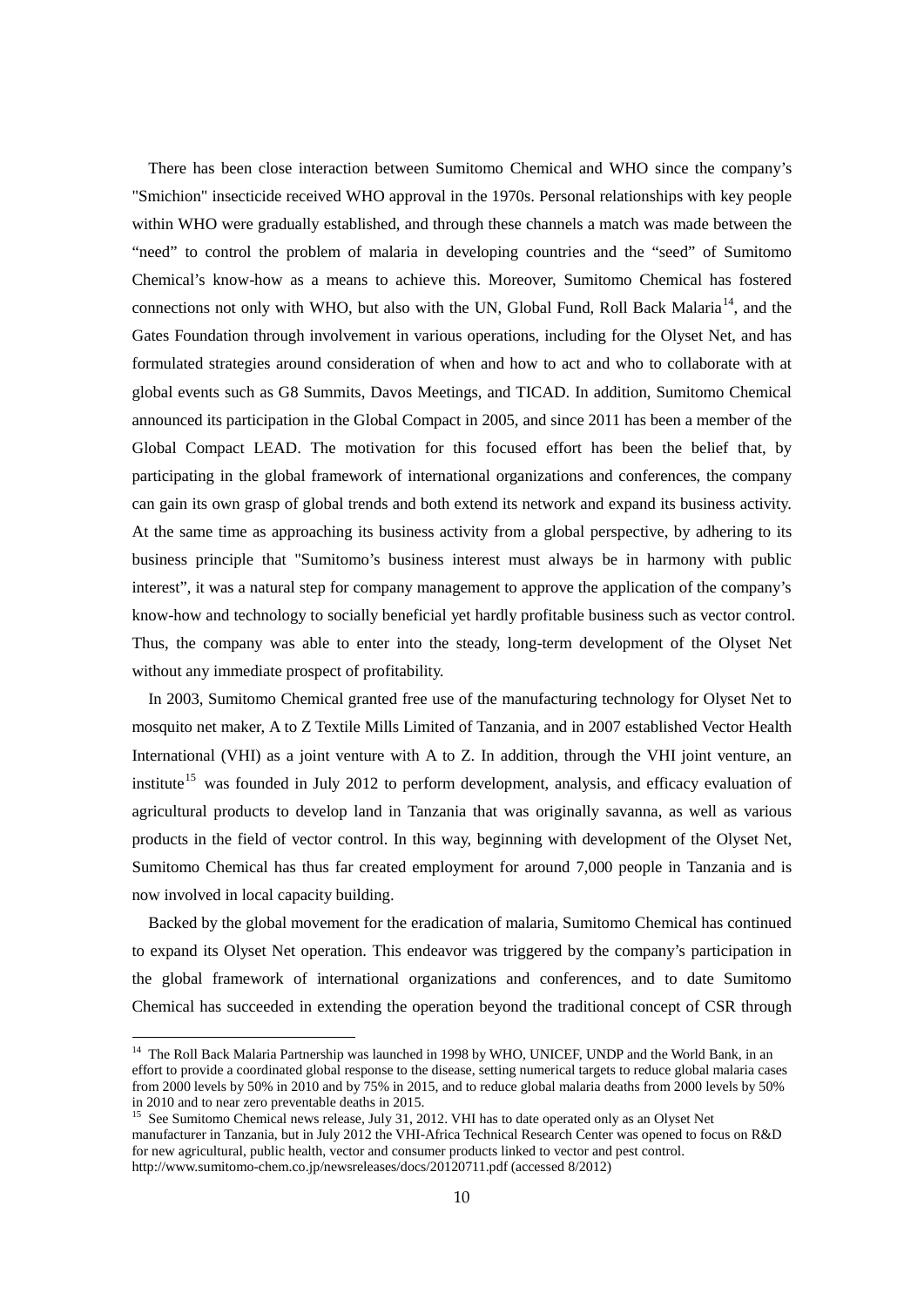the development, manufacture, and sale of the Olyset Net and job creation in Africa. For the future, however, several challenges will need to be addressed, including the shift to full purchases by the users themselves when the time comes to replace the nets after 3 to 5 years of use, the need for measures to cope with insecticide-resistant mosquitoes, the continuing difficulty of securing funds in the wake of the Lehman Shock, and the potential additional challenge of maintaining funding levels for eradication of malaria once the deadline for the MDGs passes in 2015. Thus, further measures need to be taken with a view to cooperating with a variety of networks and players in order to develop the enterprise sustainably and continue contributing to the economies of developing countries.

#### **2.4 Developing Social Business in Ghana (Ajinomoto)**

<span id="page-11-0"></span>The project launched by Ajinomoto Co., Inc. (hereinafter, Ajinomoto) to improve nutrition among weaning infants in Ghana (hereinafter, Ghana Project) has been taken up as a model case of social business in developing countries. Among the project's features are the multi-stakeholder involvement of local authorities, the national university, and international NGOs, a robustly designed plan including studies of both nutritional efficacy and the efficiency of the distribution system, and a flexible new approach to cooperation with JICA and USAID.

The Ghana Project was launched in 2009 as part of the commemorations for Ajinomoto's 100th anniversary. Prior to this, from around 1995, Ajinomoto had been considering the application of its technology and expertise with amino acids to improving nutrition in developing countries, since tests in Pakistan, Syria, and elsewhere had demonstrated that the amino acid lysine, obtained from grain cereals, is effective in improving the growth and health of children.

The timeline for the Ghana Project began with market surveys and consumers tests in FY2009-10 and research into the effectiveness of products and the planning of local production in FY2011-12. For FY2013-14, the plan is to implement sustainable, full-scale sales and marketing. The project has incorporated Ajinomoto's business experience and utilized the know-how of various partners to cover every aspect from nutritional studies to the planning of distribution systems. At the same time, the project works to fortify traditional infant food (porridge made with fermented corn) with the aim of providing a cheap, beneficial consumable product, and Ajinomoto will also take new measures to distribute the product, such as utilizing networks of local women fostered by an international NGO.

From the very beginning, Ajinomoto approached the Ghana Project as a business enterprise, as it was recognized that it would not be sustainable and could only have a limited impact on improving nutrition if undertaken merely as a form of charitable activity. Thus, the Ghana Project was from the very first an attempt to develop a business model.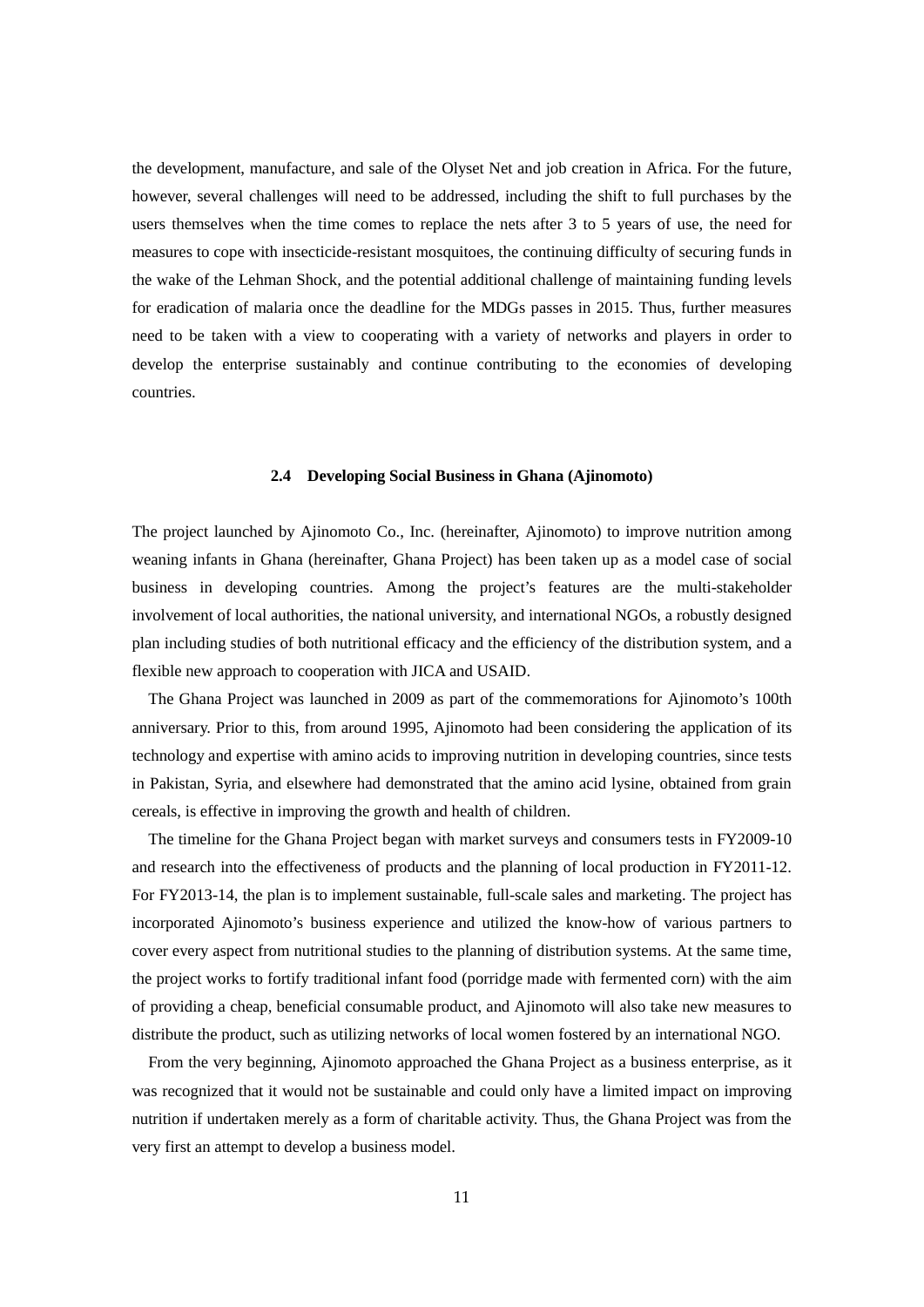The Ghana Project has from the start been a collaboration between Ajinomoto, the University of Ghana, and INF<sup>[16](#page-10-1)</sup>, an NPO from the United States. Ajinomoto had conducted nutritional studies with the University of Ghana prior to 2009, and this served as a basis for the new collaboration, which in turn helped to foster cooperation with the government of Ghana.

In April 2011, Ajinomoto signed a memorandum of understanding with the Ghana Health Service, confirming their partnership on the Ghana Project. Gaining the backing of the government in a developing country has a huge impact on doing business there, and for a private company such as Ajinomoto to actually win agreement on entering into collaboration with a government agency is rare indeed. In addition to the project's value in addressing malnutrition, the partnership with the University of Ghana was seen as decisive in securing this memorandum, and there was also support for this from the local Japanese embassy.

In 2011, the Ghana Project won the support of  $JICA^{17}$ , and from May 2012 USAID also extended support, with all three parties signing a memorandum of understanding to collaborate on the Ghana Project. Since the start of the Ghana Project, Ajinomoto had continued talks aiming at some form of cooperation with USAID, and eventually a proposal from USAID led to the signing of the memorandum.

According to the terms of the memorandum, USAID will utilize its Global Development Alliance (GDA) partnership scheme to provide funding and technical expertise to develop a distribution model, JICA will provide on-going assistance with market research and develop a business model through the Preparatory Survey for Base of the Pyramid (BoP) Business Promotion, and Ajinomoto will continue to develop a nutritional supplement in collaboration with the University of Ghana and INF, as well as formulate a business plan for its commercialization.

As a U.S. government organization, USAID is focused on development assistance through sustainable "business", and through its GDA scheme it offers funds to support business initiatives such as the Ghana Project, providing matching funds on condition that Ajinomoto, as partner, invests an equal or greater amount. The terms of this memorandum commit USAID to a contribution of USD600 thousand for research costs for the project. In addition to funding, USAID, in collaboration with Ajinomoto, will partner with ESM, a social marketing company, to consider a method of marketing suitable for the social challenge of improving nutrition. Thus, USAID is not merely a supporter of the project, but an active participant aiming at achieving the same goal.

As well as its base in the United States, USAID also has an office in Tokyo with a view to expanding its search for potential partners to conduct business in developing countries. Moreover, USAID extends support to the partner not only through an initial feasibility study but also in ways vital to sustaining the business, including monitoring of delivery systems and research for evaluation

<span id="page-12-0"></span>

<sup>&</sup>lt;sup>16</sup> Nevin Scrimshaw International Nutrition Foundation<br><sup>17</sup> JICA, "*Preparatory Survey for Base of Pyramid (BOP) Business Promotion*". Period: March 2011~March 2014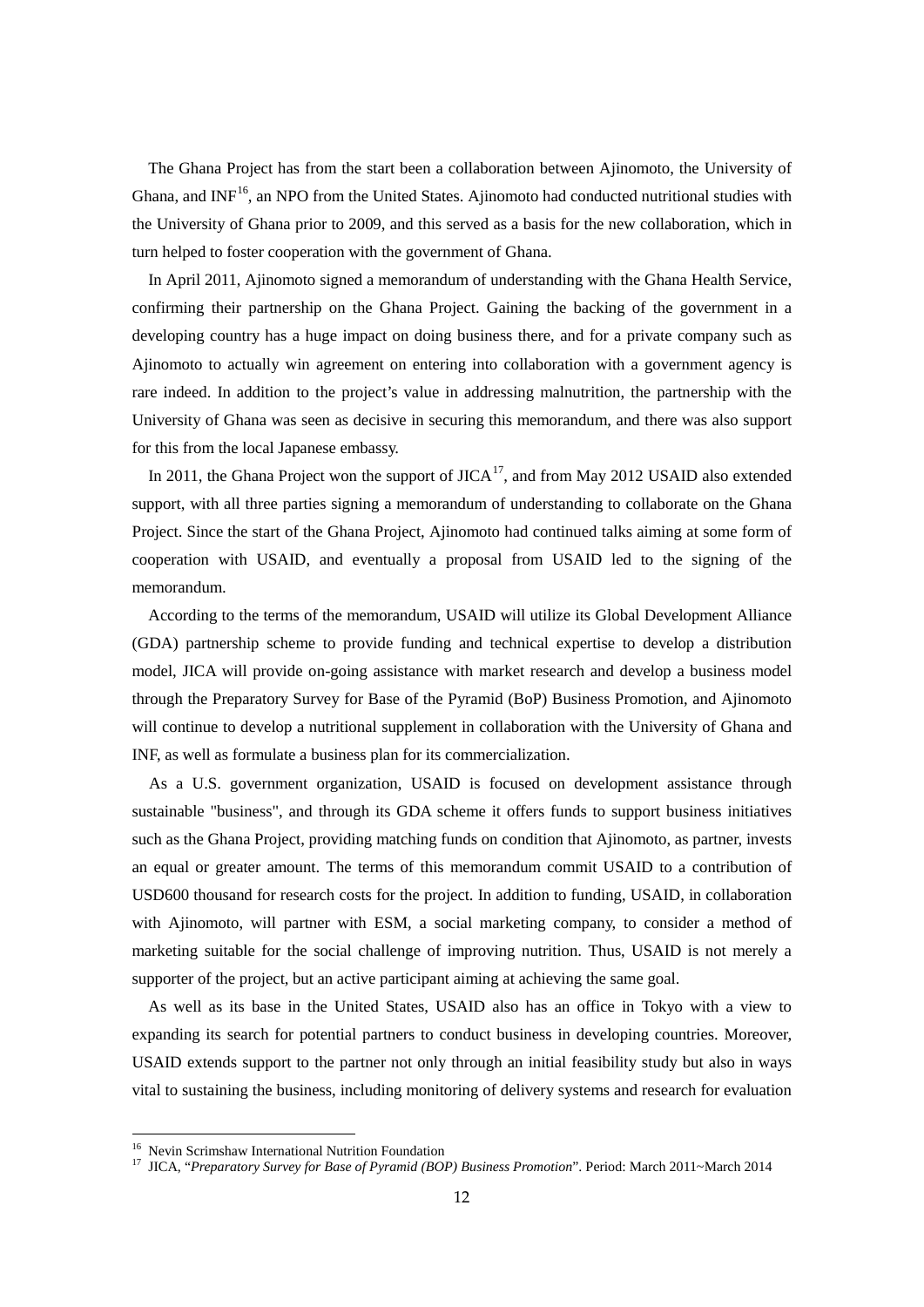purposes. USAID also possesses cutting-edge know-how, including approaches as yet unfamiliar in Japan, from such activities as its involvement in projects with social marketing companies.

The Ghana Project was set up to establish business in a developing country, and USAID's know-how is indispensable for Ajinomoto to achieve that goal. From USAID's standpoint also, it was felt to be advantageous to collaborate with Ajinomoto and to achieve USAID's own mission in Ghana through a public-private partnership.

The example of Ajinomoto's cooperation with USAID demonstrates the potential for Japanese firms to enter into a far wider range of activities with global partners. Unlike the Japanese government's self-imposed limitation of government-to-government support extended only on a demand-based principle, USAID takes the approach of pursuing efficient, sustainable development in collaboration with private sector bodies such as NGOs and for-profit corporations. Since 2001, over 1700 partnerships have been implemented under USAID's GDA scheme, with resources of over USD9 billion in joint public-private financing. As an institution, USAID serves to encourage the participation of private corporations, NGOs, and others in the field of global health through the clear indication of goals and establishment of effective monitoring techniques. Given the obvious current constraints on public funds, the role of institutions such as USAID is vital in working to bring the financial and human resources of the private sector to bear on international development activity.

#### **2.5 Making Private Investors Players in Global Health (Daiwa Securities)**

<span id="page-13-0"></span>In 2008, Daiwa Securities started to sell "vaccine bonds" to private investors for the first time in Japan, attracting more than 11,000 investors and raising approximately JPY22 billion in funds. By providing investors with an option for socially meaningful investment, Daiwa Securities thus facilitated the involvement of private investors as new players in the field of global health.

Vaccine bonds are rated triple-A as a financial instrument, carry very little risk beyond the usual currency risk associated with foreign currency-denominated bonds, and offer relatively high returns. Vaccine bonds were first issued to institutional investors in Europe in 2006, and Daiwa Securities sold Japan's first vaccine bonds to private investors in February 2008, with a second bond offering in 2009. [18](#page-12-0)

Vaccine bonds are issued by the International Finance Facility for Immunisation (IFFIm), a multilateral development institution created to provide financial support for the activities of the GAVI Alliance, a global public-private partnership focused on saving children's lives and protecting people's health by increasing access to immunisation in developing countries. The GAVI Alliance brings together governments and players from the vaccine industries in both developing and

<span id="page-13-1"></span><sup>&</sup>lt;sup>18</sup> Vaccine bonds have to date been sold by several other securities firms in addition to Daiwa Securities.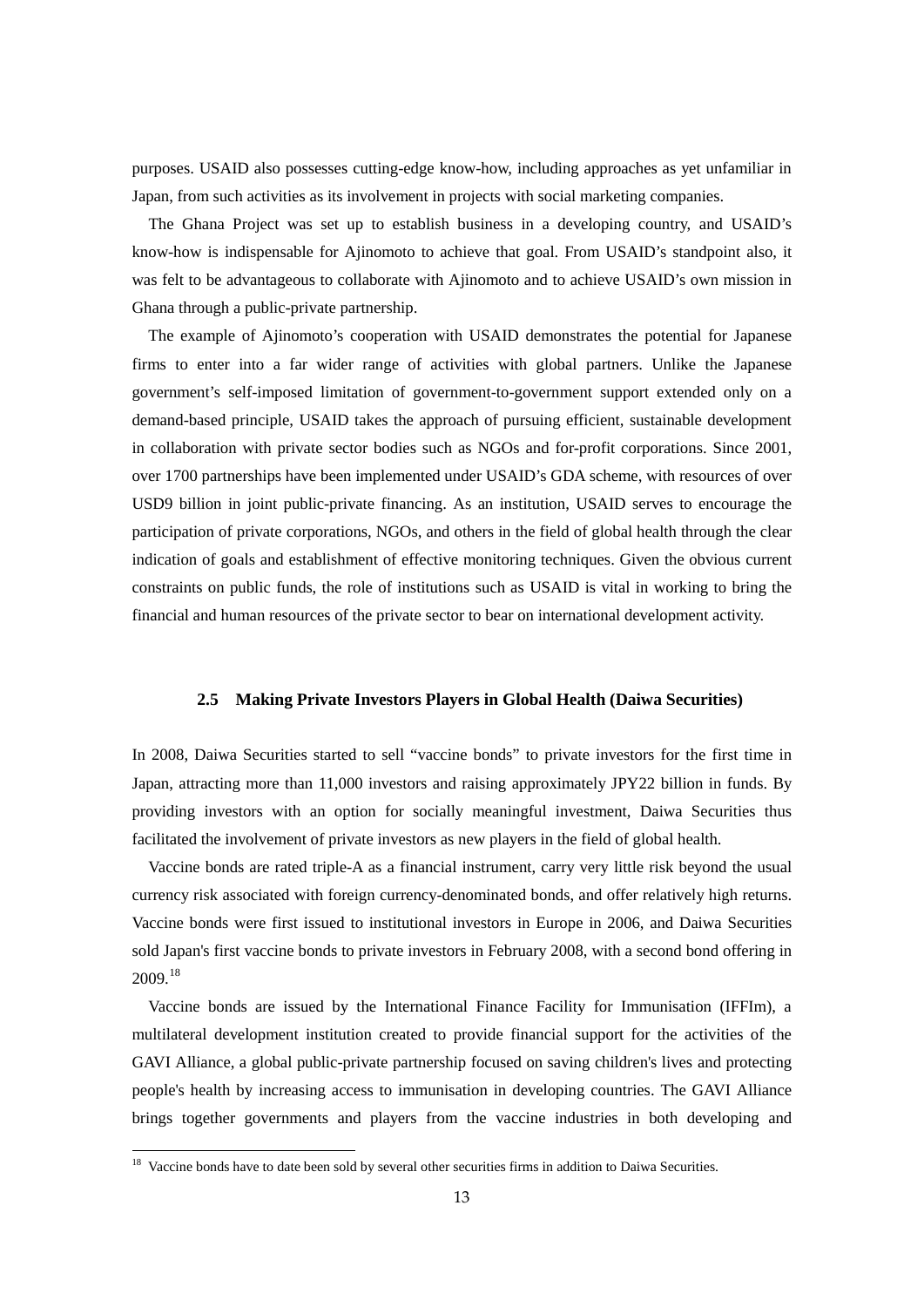developed donor countries, together with WHO, UNICEF, the World Bank, civil society, research and technical agencies, the Gates Foundation, La Caixa Foundation, and other private philanthropists, to participate in supporting immunization programs for children in developing countries.

With the World Bank serving as its treasury manager, the goal of IFFIm over the period 2006-2015 is to provide USD4 billion to vaccination programs. IFFIm's principal source of revenue is pledged donations from various national governments, with the Japanese government committing funds since 2011. Donors make long-term pledges to fund IFFIm for periods of up to 20 years, and bonds backed by these pledges are then issued in order to make large volumes of funds immediately available to deliver vaccines to children right now. These are the vaccine bonds sold for the first time to private investors in Japan by Daiwa Securities.

Initially, with foreign currency-denominated bonds being immensely popular among private investors, Daiwa Securities was engaged in selling bonds issued by the World Bank, and through this contact the idea of vaccine bonds was raised. However, even if denominated in the same foreign currency, with low levels of awareness of GAVI and IFFIm as new organizations in comparison to the name recognition of the World Bank, a great deal of work was entailed in marketing and selling the product. In addition, as a first issuance in Japan, significant effort was required to comply with the Financial Instruments and Exchange Act before the bonds were issued for sale. In spite of all these requirements, Daiwa Securities made the decision to sell the vaccine bonds based on its corporate principle of connecting funds to the places they are needed, and its emphasis on conducting dealings with social value.

Looked at by age, while the majority of purchasers of Vaccine bonds in 2008 were "traditional" private investors over the age of 60, a significant proportion (39%) were under 60. Moreover, by gender, there was a high percentage of female buyers  $(59\%)^{19}$  $(59\%)^{19}$  $(59\%)^{19}$ . It is thus apparent that, rather than regular private investors simply purchasing the foreign currency-denominated bonds as investments, a new type of buyer was attracted by the concept of making a socially meaningful investment to help deliver vaccines to children in developing countries. Thus, initiatives such as this offer the potential to secure economic resources for global health not through the use of tax revenues via ODA, but directly from individuals.

#### **3. Challenges and Policy Recommendations**

<span id="page-14-0"></span>As is clear from the aforementioned cases, independent initiatives by representatives of Japan's private sector have had a major impact in the field of global health, especially through

<sup>19</sup> See Daiwa Securities special report, "*Expanding the 'Circle of Prosperity' through Vaccine Bonds*". http://www.daiwa.jp/seminar/0901vaccine/report.pdf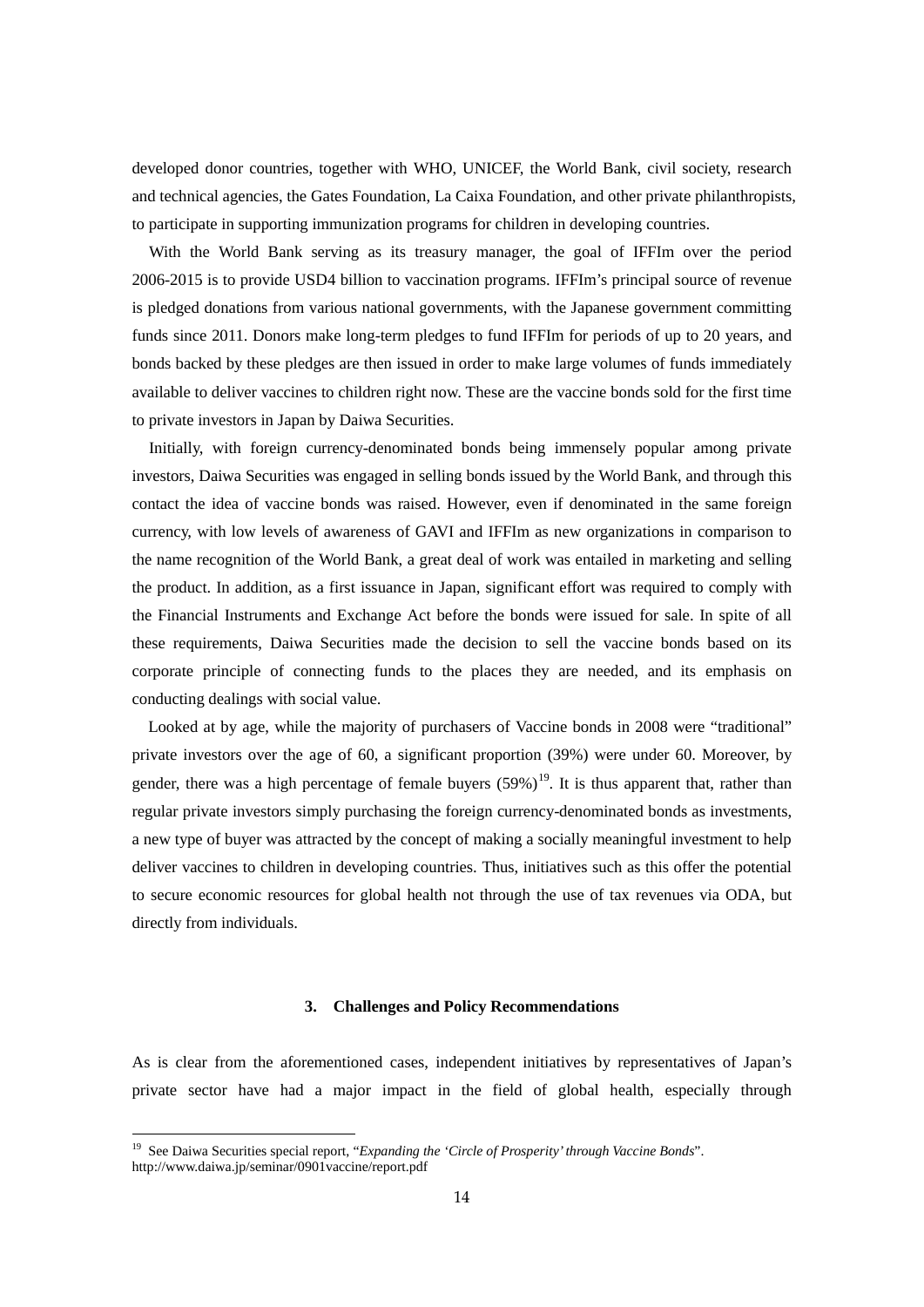multi-stakeholder partnerships and efforts to develop beyond mere CSR activity to realize actual sustainable enterprises. Those companies actively involved in the field of global health are able to quickly grasp global issues and needs, and possess both the awareness and sense of responsibility of "global" organizations with perspectives on the global market. Moreover, through managing operations with a corporate emphasis on such aspects as strategic marketing and cost performance, more flexible and effective implementation can be realized, which can in turn serve to promote and accelerate reform in delivery of public-sector assistance. In particular, private enterprises specialize in ensuring the sustainability of assistance activities through creating local jobs as a means to secure their expansion into developing countries. In addition, beyond merely providing assistance, for-profit corporations have an incentive to promote the economic independence of developing countries through such measures as creating employment, since greater prosperity in developing countries promises greater returns for the businesses established there. Moreover, with the potential for new players to become involved in the global health field illustrated by the example of private investors contributing to society through the purchase of financial instruments, and a diversity of new partnerships and cooperative frameworks among companies, private-sector organizations, and international institutions, there can be seen to be great possibilities for achieving sustainable solutions to global health issues.

Government agencies from other countries, including USAID and the United Kingdom's DFID, are closely involved in these new trial attempts. However, the Japanese government appears hesitant to collaborate with Japanese companies, who in turn seem more motivated in seeking to collaborate with British and American government agencies than with their own government. As can be seen from the range of R&D activity geared towards developing countries, the vertical administrative system of Japan's ministries and government agencies continues to serve as a barrier, and as a result no single ministry or agency takes the initiative in areas where there is no precedent to follow. Moreover, on those occasions when companies have independently pushed ahead to establish new business in the field of global health, minimal government support has thus far been extended. In addition, with a business-like focus on such aspects as marketing and analytics largely absent from Japan's public sector to date, and significant differences in the respective concepts, cultures, and institutions, no flexible or cooperative understanding has as yet been established with the private sector. Here are policy recommendations for the Japanese government to encourage private initiatives on global health agenda.

# **Recommendation one: Need to create mechanisms to facilitate entry of diverse private enterprises into the global health field.**

The companies involved in the various aforementioned cases clearly possess the funds and other resources as major enterprises to develop and pursue their own initiatives. For the majority of small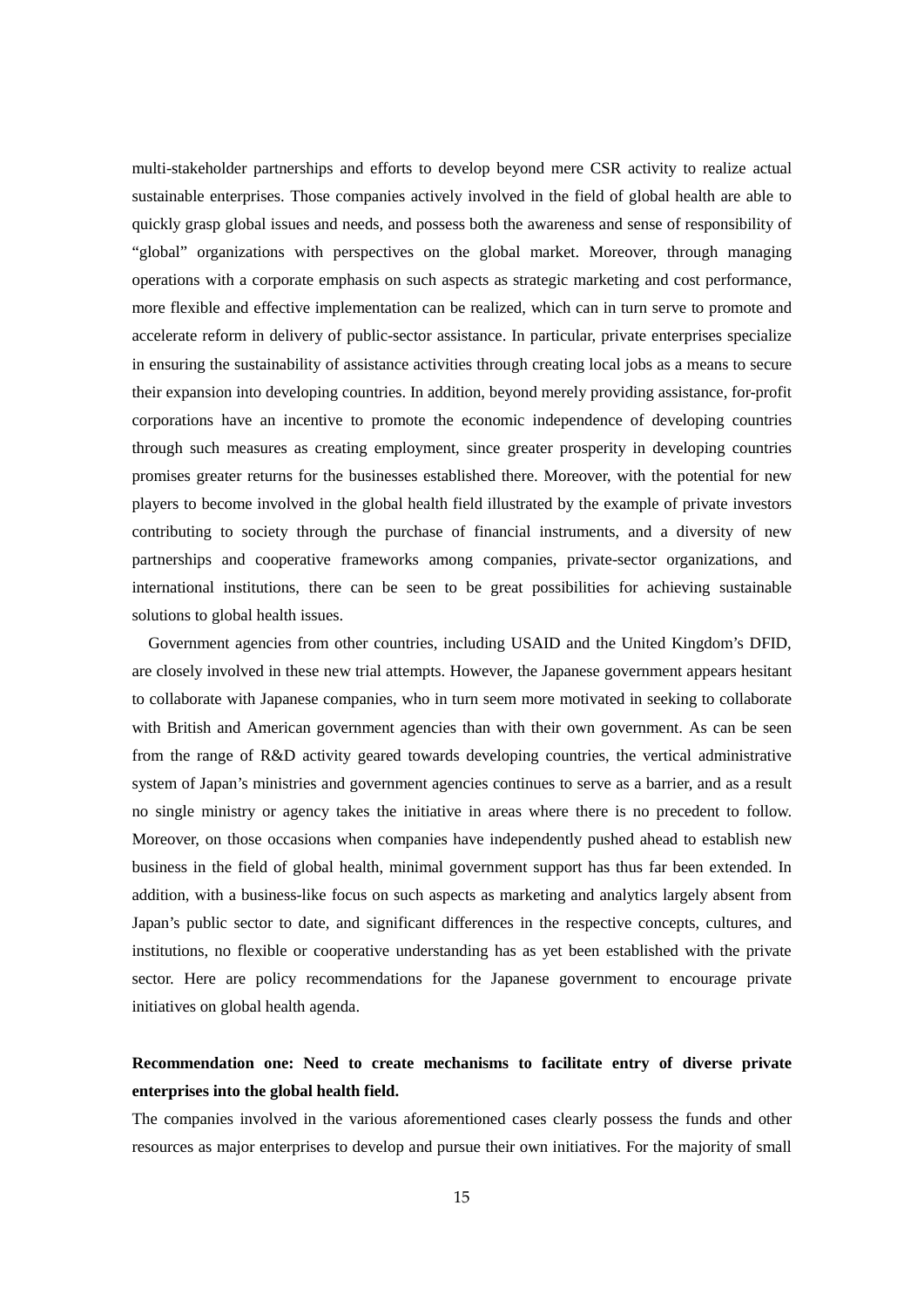and medium-sized enterprises, however, there is greater risk in pursuing such activities without government backing, and even with government support, many initiatives have failed to proceed any further than an initial feasibility study. For the future, therefore, and with an emphasis on long-term sustainability, it is necessary to establish a mechanism to ease the entry of diverse enterprises into the field of global health. For this purpose, and to promote public-private "partnerships" in the true sense of the word, it is also necessary to realize reforms on the government side in Japan in order to accelerate its response time and decision-making processes so as to be able to work effectively with private-sector players.

In March 2012, MOFA organized dialogue with the private sector to promote collaboration and sharing of best practices among companies, and also to examine the potential for MOFA itself to cooperate. In addition, with the strengthening of public-private partnerships emphasized in the government's growth strategy, the Cabinet Office, METI, JICA, and JETRO have begun working together to support the deployment of business in developing countries, with global health as one of the target areas. Such developments raise expectations for increased future activity in this area.

#### **Recommendation two: Establish a flexible support structure that prioritizes sustainability.**

The Japanese government has yet to make any clear impression as to whether its priority in addressing challenges in developing countries, including in the health sector, is to actually realize improvements or merely to provide support for the business activities of Japanese companies.

From this point on, every aspect of the government's approach needs to be enhanced by first of all clarifying the country's basic policy on global health, and then pursuing a flexible approach to achieving objectives, prioritizing sustainability in setting development goals, accumulating know-how in continuous monitoring, strengthening resource support so that even small firms can participate, and utilizing specific strategies that harness the know-how of JICA and NGOs in adapting to local conditions. Moreover, since it is not easy for most companies to acquire full insight into specific issues and needs in the field of global health, there is an urgent additional requirement to provide information about needs in developing countries and enhance the mechanism through which global health needs can be matched with business seeds.

#### **Recommendation three: Need promotion of global, multi-stakeholder partnerships.**

While there is recognition of the necessity for multi-stakeholder partnerships, including collaborations between the public and private sectors and NGOs and corporations, no tried and tested methods have been established for their implementation. Thus, it is necessary to create a platform for open participation to facilitate the sharing of best practices, serve as a forum for dialogue, and create opportunities to match potential partners. Specifically, fostering open dialogue among relevant players can help to realize such outcomes as shifting the focus of development goals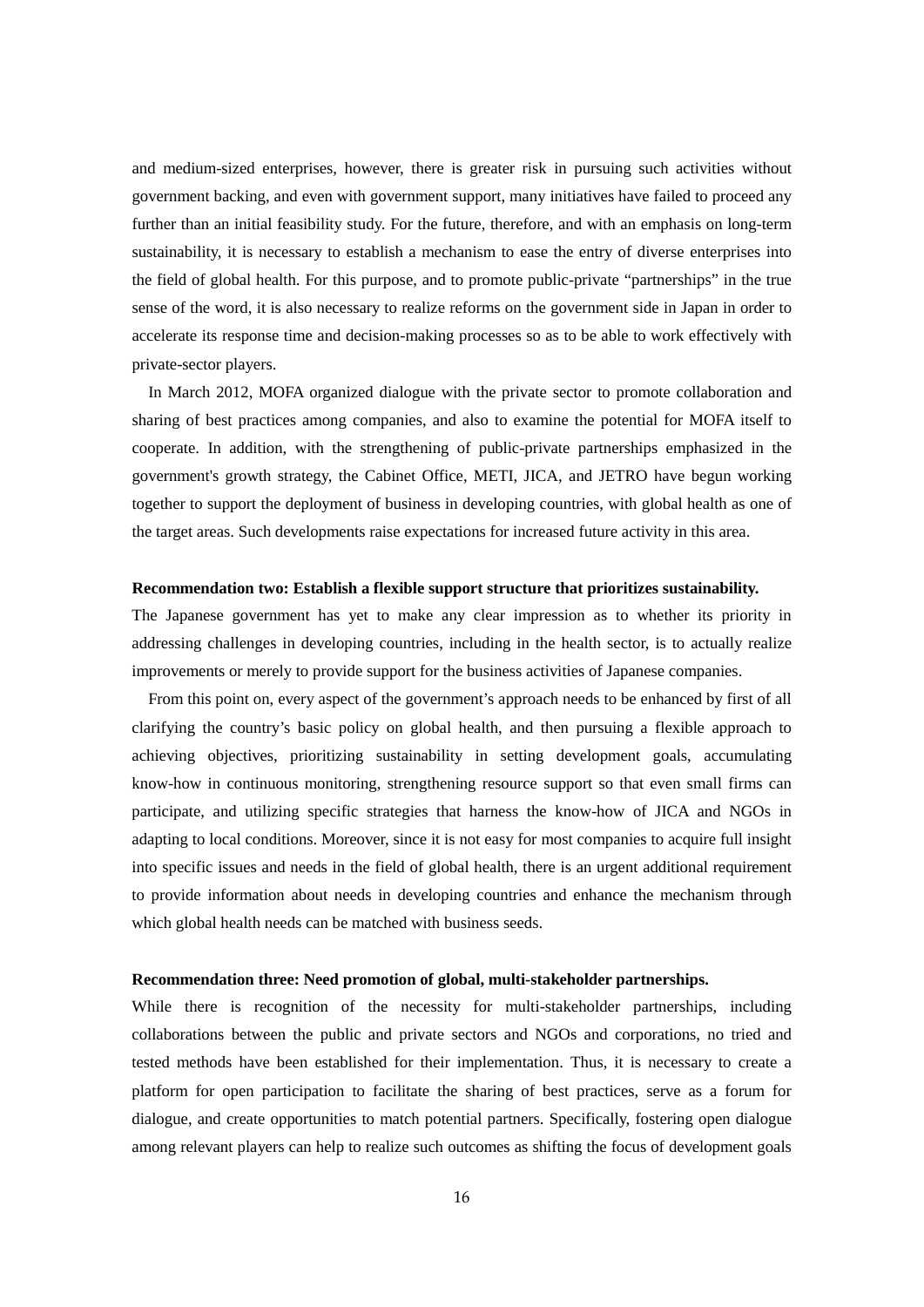to sustainability, accumulating know-how in continuous monitoring, and harnessing the expertise of JICA and NGOs through on-site collaboration to adapt strategies ideally to local conditions, ultimately leading to a strengthening of Japan's presence in the global health field. Thus, it is important to encourage an overall approach whereby a synergistic effect can be realized through the various initiatives of each player.

## **4. Conclusion**

<span id="page-17-0"></span>In the field of global health, there is a growing diversity of initiatives undertaken by various players. In particular, private corporations have taken new approaches that seek to leverage their distinct characteristics, and through developing new enterprises in cooperation with various other stakeholders, including but certainly not limited to the Japanese government, they have been making a meaningful contribution on the world stage in the form of sustainable business, thereby both recognizing and fulfilling their responsibilities as global companies.

One characteristic of the cases summarized in this report is that, while there was cooperation with the Japanese government where needed, the individual company in each instance undertook the enterprise on its own initiative. While each undertaking developed according to the respective company's original strategy and the specific set of circumstances, to further strengthen and enhance Japan's overall presence and contribution in the field of global health from this point on, it will be vital to facilitate various forms of cooperation with domestic and international players in order to realize a synergistic effect from the various activities, and to encourage the participation of more and different industries and companies than has been the case to date.